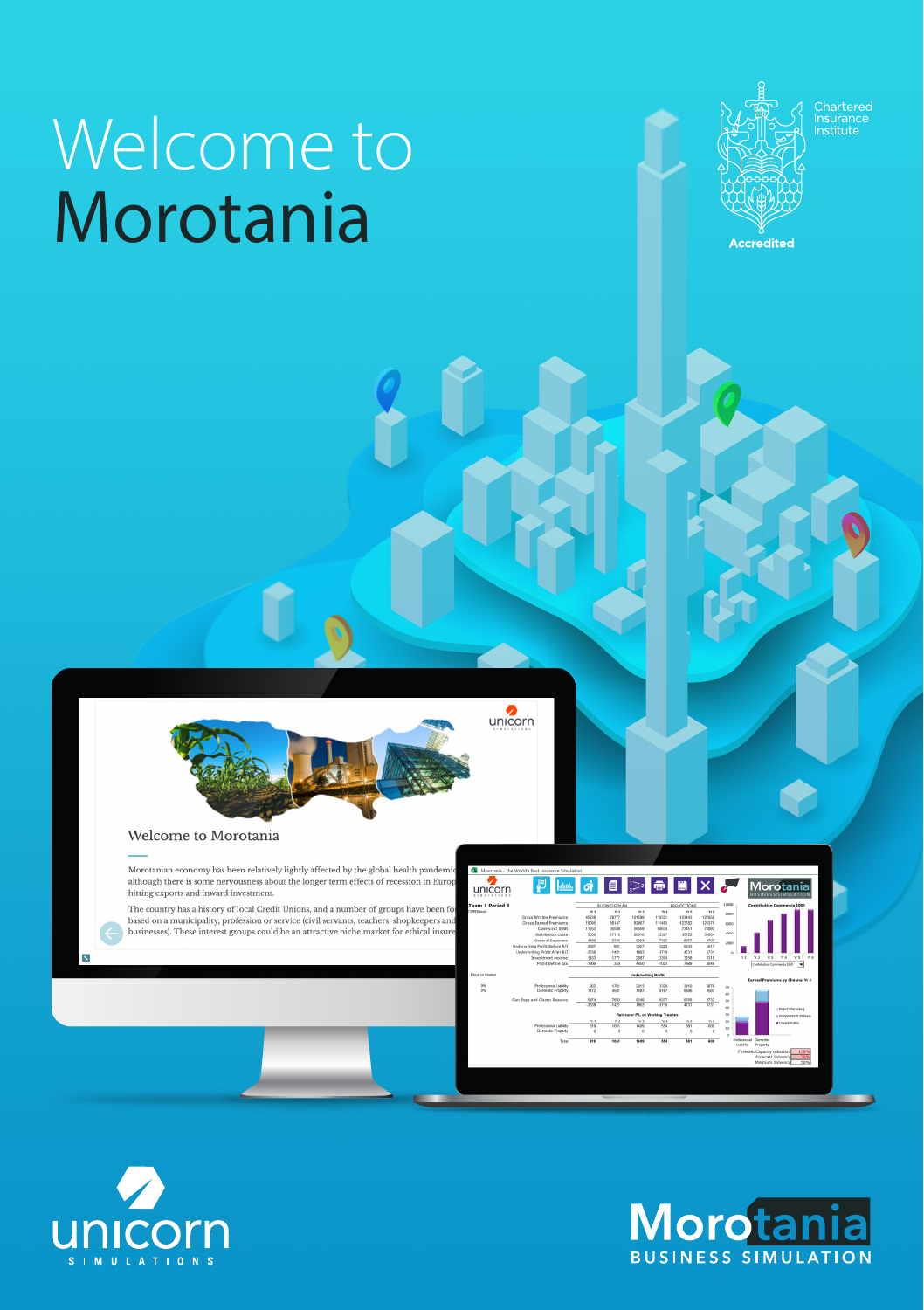#### M OROTANIA SIMULATION

#### **Abstract**

"Morotania" is a strategic business simulation which challenges participants to manage a general insurance company in a highly competitive market on the imaginary island-state of Morotania.

The simulation is a powerful tool for graduate induction / on-boarding activities for new recruits, but it has also been widely used with more senior level and non-underwriting participants. The simulation is highly flexible, with the tutor able to switch business classes and decisions on and off depending on the required learning outcomes.

*"Impressive in terms of its educational design, business relevancy, and technological performance. We are equally impressed with your industry and operational acumen."*

Participants work in small teams to plan and manage their business, making a range of commercial decisions across up to four classes of business with the aim of growing their written premiums and earning underwriting profits, while providing high levels of customer service and remaining solvent.

The simulation can be run as a face-to-face workshop or as a distance learning activity using standard video conferencing tools such as Webex, Teams, or Zoom.

In a face-to-face setting the simulation is typically run over two half-day sessions, covering six simulated years in all. When run remotely there is flexibility to mirror the classroom experience, or to allow teams to manage their own time, although we strongly recommend a final plenary session for team presentations, consolidation of the key learning outcomes and, where appropriate announcement of the winning team.

#### **Learning Objectives**

At the end of this workshop delegates will be able to:

- **• Communicate in the language of insurance and reinsurance**
- **• Apply the key drivers of underwriting profitability in your day-to-day decision making**
- **• Analyse business performance using insurance KPIs**
- **• Explain the importance of reinsurance to a growing insurance company**
- **• Describe the roles of cedant, broker and reinsurer in the reinsurance process**

*"There is not an iota of doubt that this is the finest product on the market and would serve our industry partners and students well."*



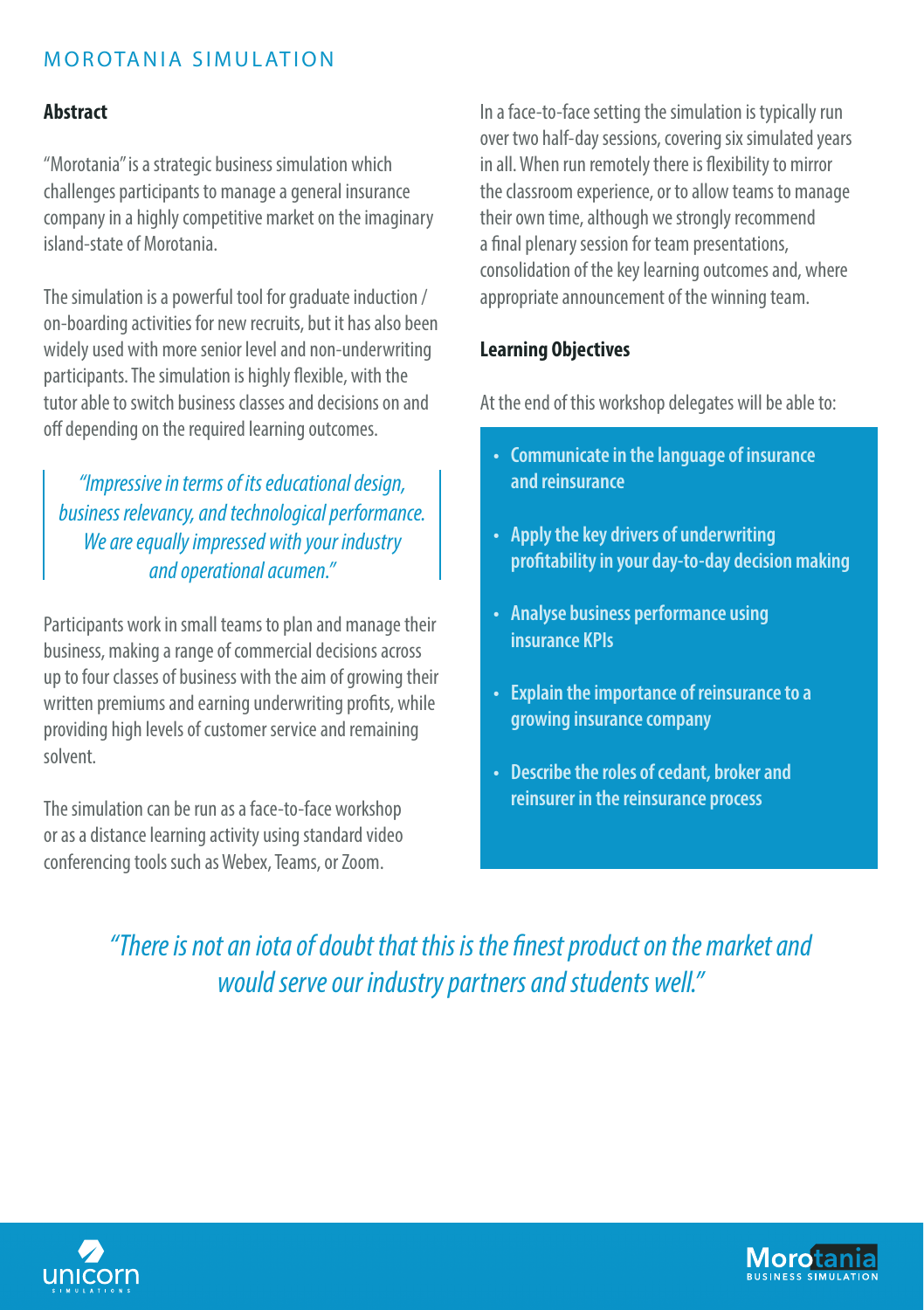#### M OROTANIA SIMULATION

#### **Benefits of Simulation based learning**

Engagement: with so many staff working remotely, keeping employees engaged and encouraging networking is of even greater importance. The simulation with the scope to build local teams or to mix participants from different locations and backgrounds, and the element of competition and fun, is a great way to encourage collaboration.

Flexibility: Prior to each event, the simulation can easily be tuned to reflect market conditions, appropriate underwriting classes, set the size and timing of natural catastrophes, and to focus on your own KPIs and learning objectives.

Scope: The range of decisions includes underwriting, HR, marketing, channel management, back office expenses and reinsurance; giving participants a holistic view of the insurance business.

Credibility: Although set on a fictitious island state, the simulation is based on a real-world business, albeit simplified, and the tuning options enable the model to remain up to date and relevant.

Robust software: Morotania is continually developing and improving, but at its heart is a simulation model that has been run for thousands of delegates from across the globe, ranging from graduate induction to executive away days and even as a hands-on activity at a large global conference for the International Co-operative and Mutual Insurance Federation. The simulation model itself is a macro-driven Excel spreadsheet. Team results are automatically sent to our cloud-based Content Management System, that provides the tutor with reports and charts tracking team progress and comparative results.

Teaching Resource: Our team includes learning and development experts in the insurance sector, who can set up and facilitate your simulation events, including formal input sessions where required. Alternatively, we can provide a "train the trainer" service with secondline expert support available from the Unicorn team throughout each run of the simulation.

*"I can proudly reflect on what I have learnt as a life time experience which will be applied not just at work but also in my personal life."*